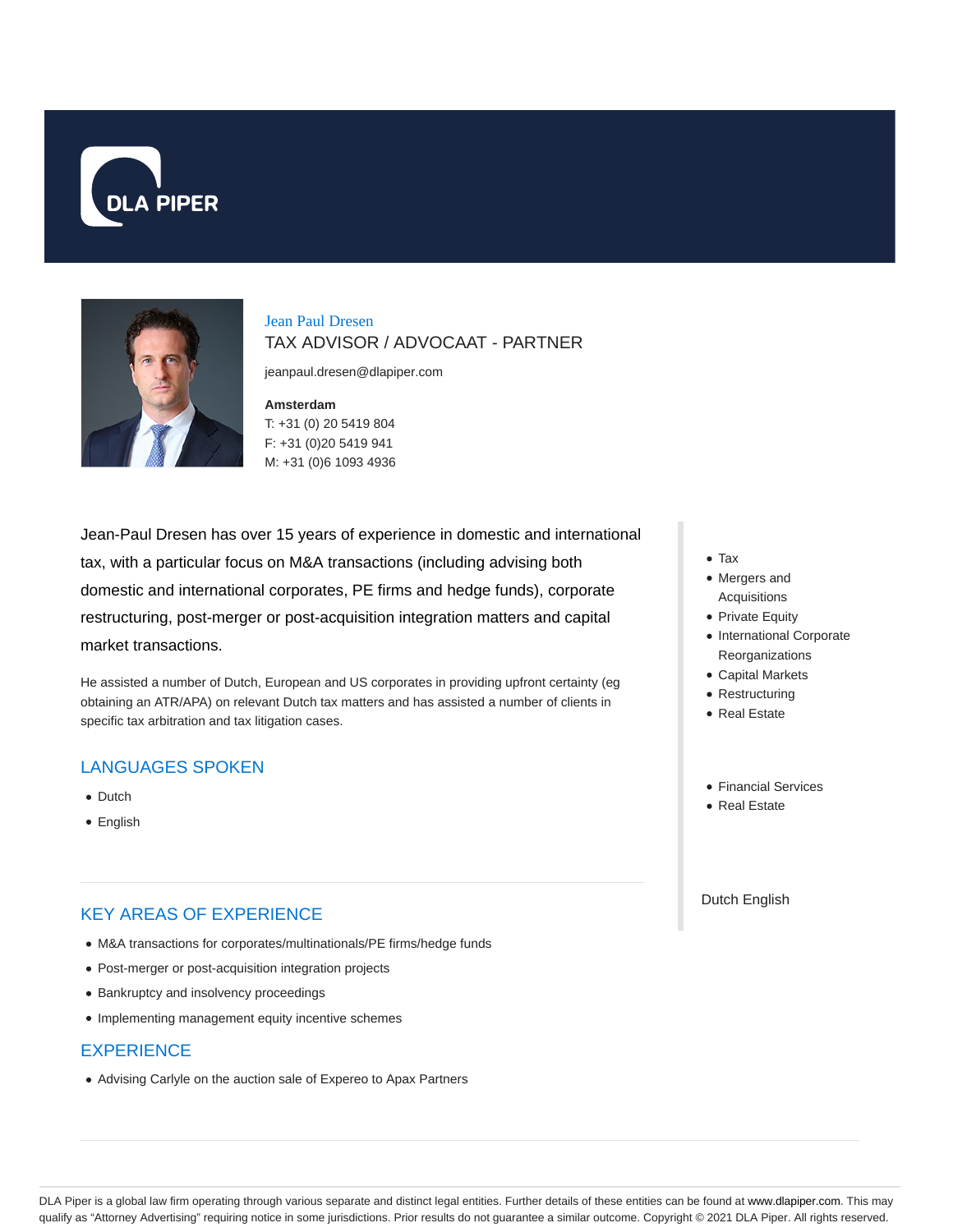# Professional Qualifications

- Advocaat admitted with the Nederlandse Orde van Advocaten
- Belastingadviseur admitted to the Nederlandse Orde van Belastingadviseurs

### **Education**

- Leiden University, Advanced LLM in International Taxation, 2009
- Tilburg University, Fiscal Economics, 2001
- Tilburg University, Dutch Tax Law, 2001

## **Memberships**

- International Fiscal Association
- International Bar Association
- American Bar Association

### INSIGHTS

# **Publications**

**ATAD III - assessing anti-tax avoidance measures**

### 4 May 2022

Financial Worldwide Magazine discusses the assessment of anti-tax avoidance measures with Jean Paul Dresen, Luis Muñoz and Sorina van Kommer at DLA Piper.

**European Commission Renames and Revises CCCTB Proposal**

### 19 May 2021

On 18 May 2021, the European Commission presented a renamed and revised proposal for the Common Consolidated Corporate Tax Base (CCCTB). The CCCTB proposal will therefore be withdrawn by the European Commission. The new proposal is called Business in Europe: Framework for Income Taxation (BEFIT).

**Dutch job-related investment tax credit: Have you factored in the new tax incentive for your investment plans?**

### 16 March 2021

As of 1 January 2021, the Netherlands introduced a new tax incentive scheme, the so-called job-related investment tax credit (baangerelateerde investeringskorting). In this publication, we explain how the BIK works, what investments qualify and how companies can apply.

Term of 30 percent ruling reduced from eight to five years as of 1 January 2019, 3 May 2018

# **NEWS**

**DLA Piper announces partnership promotions for 2022**

DLA Piper is a global law firm operating through various separate and distinct legal entities. Further details of these entities can be found at www.dlapiper.com. This may qualify as "Attorney Advertising" requiring notice in some jurisdictions. Prior results do not guarantee a similar outcome. Copyright © 2021 DLA Piper. All rights reserved.